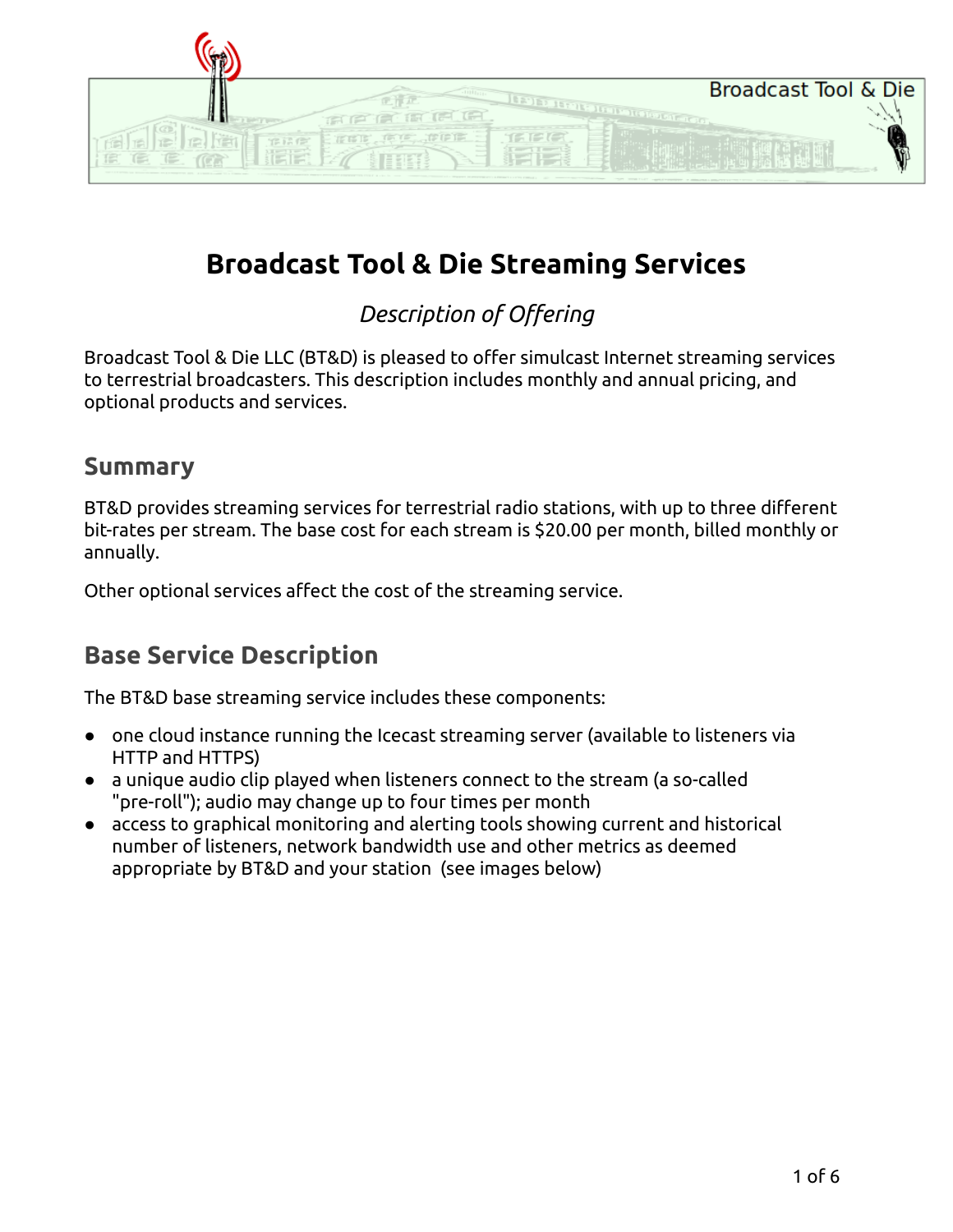

Sample Stream Graph with Location View



Sample Stream 7-day "Heat Map" (darker color means more listeners)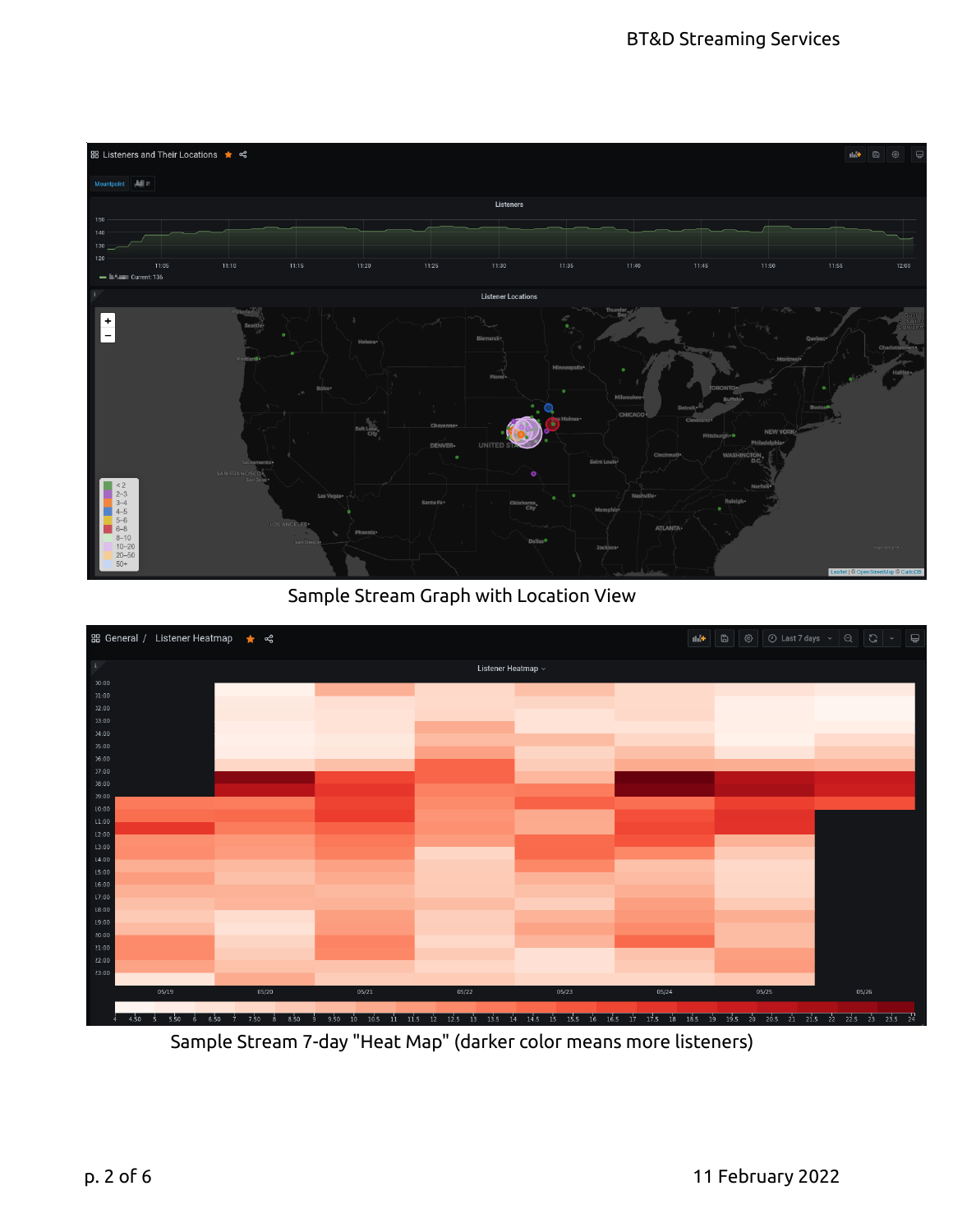## **Stream Encoder (Optional)**

BT&D optionally provides stream encoders to digitize the radio station's audio and transmit it to the streaming server. BT&D's standard stream encoder works with a single audio stream. BT&D can provide customized stream encoders to multiplex more than one audio stream and send them to the streaming server. See the cost table for pricing details.

## **Stream Server Logs (Optional)**

BT&D optionally provides stream server logs in either "NPR" digital services format (for community radio stations subscribing to the NFCB SoundExchange agreement), or "Direct" SoundExchange format. For stations reporting directly to SoundExchange, BT&D provides you with the aggregate tuning hours (ATH), sometimes referred to as total listening hours (TLH). BT&D will also, at your request, send the stream logs to you. The cost for this service depends on the frequency with which reports are needed. See the cost tables at the end of this document for details.

BT&D assumes your station has or will establish a relationship with performance rights organizations for the purpose of submitting streaming reports and royalty payments if required.

#### **SSL Encryption of the Stream**

BT&D obtains SSL certificates from the Let's [Encrypt](https://letsencrypt.org/) project. These certificates are available free of charge and BT&D does not charge extra for encrypting your streams using these certificates.

#### **Broadcast Tool & Die Responsibilities**

Broadcast Tool & Die shall endeavor to provide the stream service on a continuous basis. Due to varying conditions, BT&D does not guarantee availability of the stream server to a radio station's facilities or to stream listeners.

BT&D's standard procedure includes advance notification and date/time negotiation with the station for planned maintenance that affects the stream availability.

## **Station's Responsibilities**

Your radio station shall provide and maintain the following elements for the audio streams: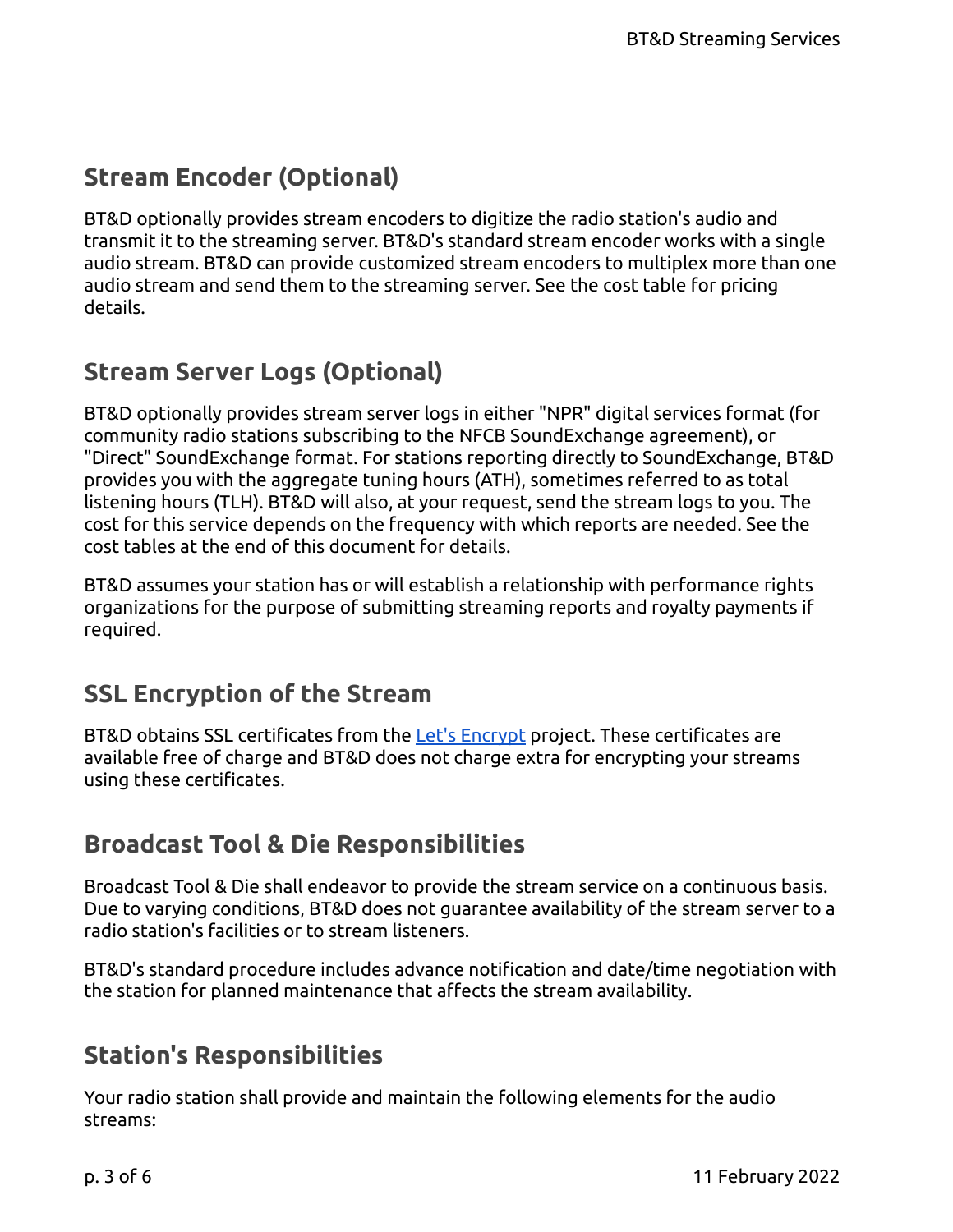- suitable audio feeds for the stream using a stable Internet connection
- an account as a [Licensee](https://licenseedirect.soundexchange.com/accounts/login) Direct with [SoundExchange](https://www.soundexchange.com/) (or equivalent)

## **Pricing Details**

The tables on the following pages summarize and show examples of pricing for different sized stations. Note that if you report listener information to SoundExchange, you'll choose either row **2** *or* row **3**, not both **2** *and* **3**.

|                | <b>Stream Services Costs</b>                             |                                                                                                                                                    |                                                                                                              |  |  |  |
|----------------|----------------------------------------------------------|----------------------------------------------------------------------------------------------------------------------------------------------------|--------------------------------------------------------------------------------------------------------------|--|--|--|
|                | <b>Item</b>                                              | Description                                                                                                                                        | Cost                                                                                                         |  |  |  |
|                | <b>BT&amp;D Base Stream Service</b>                      | Per description above                                                                                                                              | \$20 per month                                                                                               |  |  |  |
| $\overline{2}$ | Quarterly Stream Server Logs                             | logs in "NPR" format for NFCB<br>member stations                                                                                                   | \$12 per quarter (\$3)<br>per month billed<br>monthly; \$43.20 per<br>year billed annually,<br>10% discount) |  |  |  |
| 3              | Monthly Stream Server Logs and<br><b>ATH</b> calculation | logs in Direct SoundExchange<br>format with ATH calculated for<br>your station                                                                     | \$8 per month (billed<br>monthly; \$86.40 per<br>year billed annually,<br>10% discount)                      |  |  |  |
| 4              | BT&D Stream Encoder (single audio<br>stream)             | Balanced or unbalanced analog<br>audio input, Internet access<br>required                                                                          | \$350 one-time cost                                                                                          |  |  |  |
| 5              | Monthly Bandwidth (over 1000GiB)                         | 1000GiB included in the base cost,<br>this cost is for bandwidth over the<br>initial 1000GiB, a rare occurrence<br>(waived with annual agreements) | \$0.01 per GiB                                                                                               |  |  |  |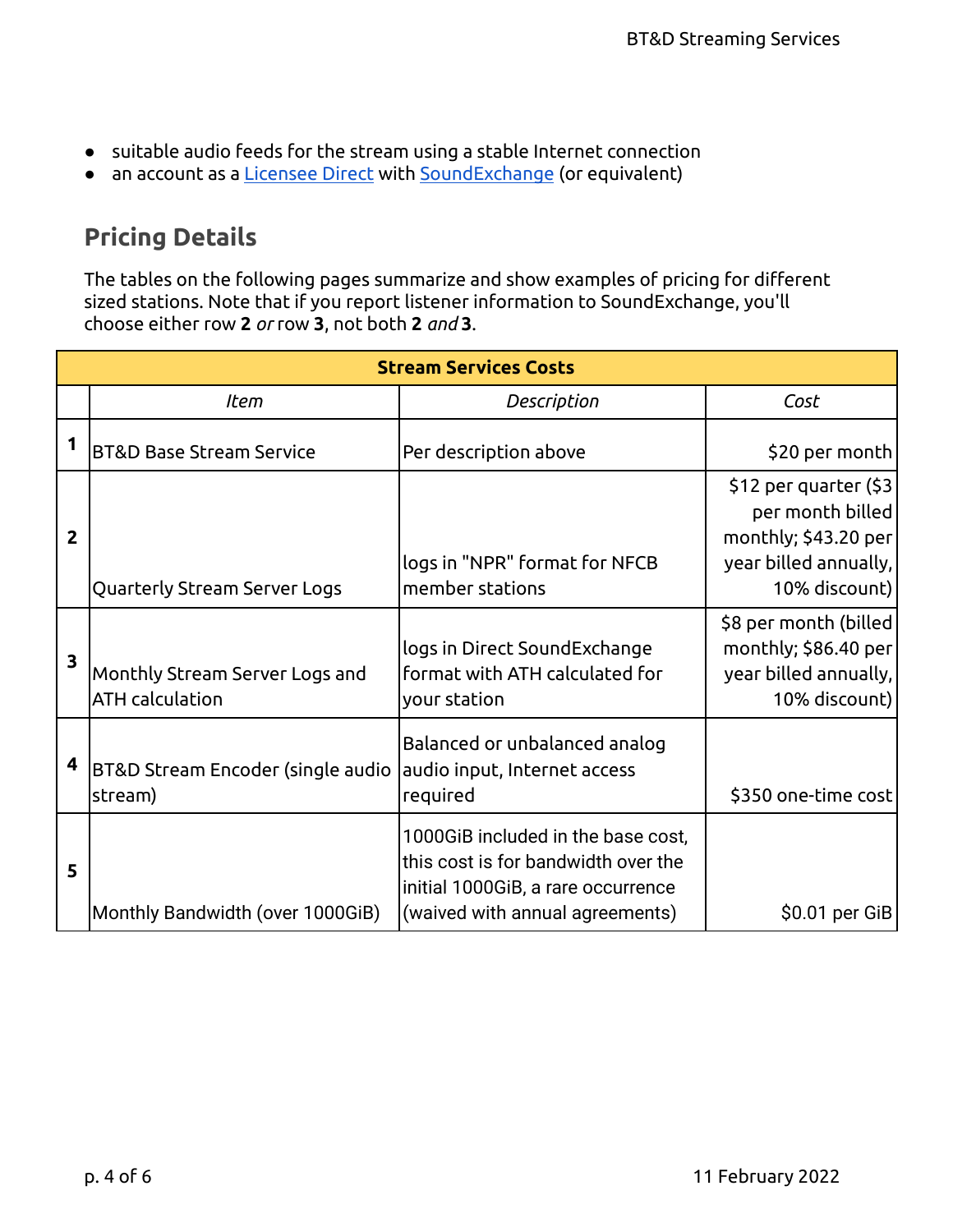### **Example Cost Scenarios**

This scenario represents a webcaster with a single stream. It shows two options for SoundExchange reporting: A) "NPR" format logs, available to [NFCB](https://nfcb.org/) member stations, and B) direct SoundExchange stream logs suitable for calculating monthly Total Listening Hours (TLH). BT&D calculates TLH for you.

| <b>Example Scenario, small webcaster with one stream</b>                  |                     |  |  |
|---------------------------------------------------------------------------|---------------------|--|--|
| Description                                                               | <b>Monthly Cost</b> |  |  |
| Base BT&D Stream Service                                                  | \$20.00             |  |  |
| Option A: Quarterly Stream Logs ("NPR" reporting)<br>$(512$ /quarter)     | \$3.00              |  |  |
| Option B: Monthly Stream Logs and ATH (direct<br>SoundExchange reporting) | \$8.00              |  |  |
| Option A: Paid Monthly ("NPR" reporting)                                  | \$23.00             |  |  |
| <i>Option B</i> : Paid Monthly (direct SoundExchange<br>reporting)        | \$28.00             |  |  |
| Option A: Paid Annually ("NPR" reporting)                                 | \$283.20            |  |  |
| Option B: Paid Annually (direct SoundExchange<br>reporting)               | \$326.40            |  |  |
| <b>BT&amp;D Stream Encoder</b>                                            | \$350.00            |  |  |